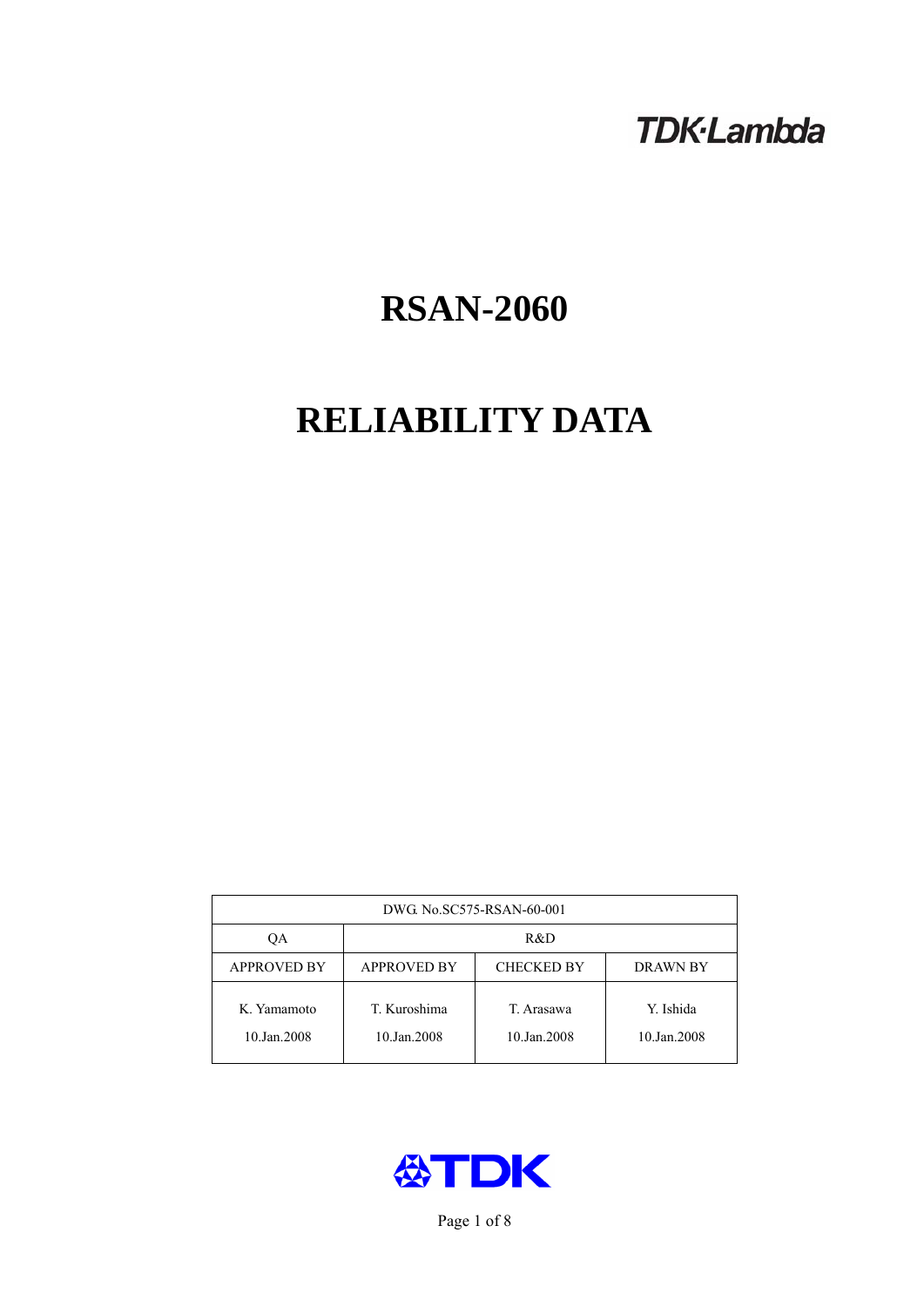**RSAN-2060** 

# **I N D E X**

|                                     | Page   |
|-------------------------------------|--------|
| 1. Calculated Values of MTBF        | Page-3 |
| 2. Vibration Test                   | Page-4 |
| 3. Heat Cycle Test                  | Page-5 |
| 4. Humidity Test                    | Page-6 |
| 5. High Temperature Resistance Test | Page-7 |
| 6. Low Temperature Storage Test     | Page-8 |

The following data are typical values. As all units have nearly the same characteristics, the data to be considered as ability values.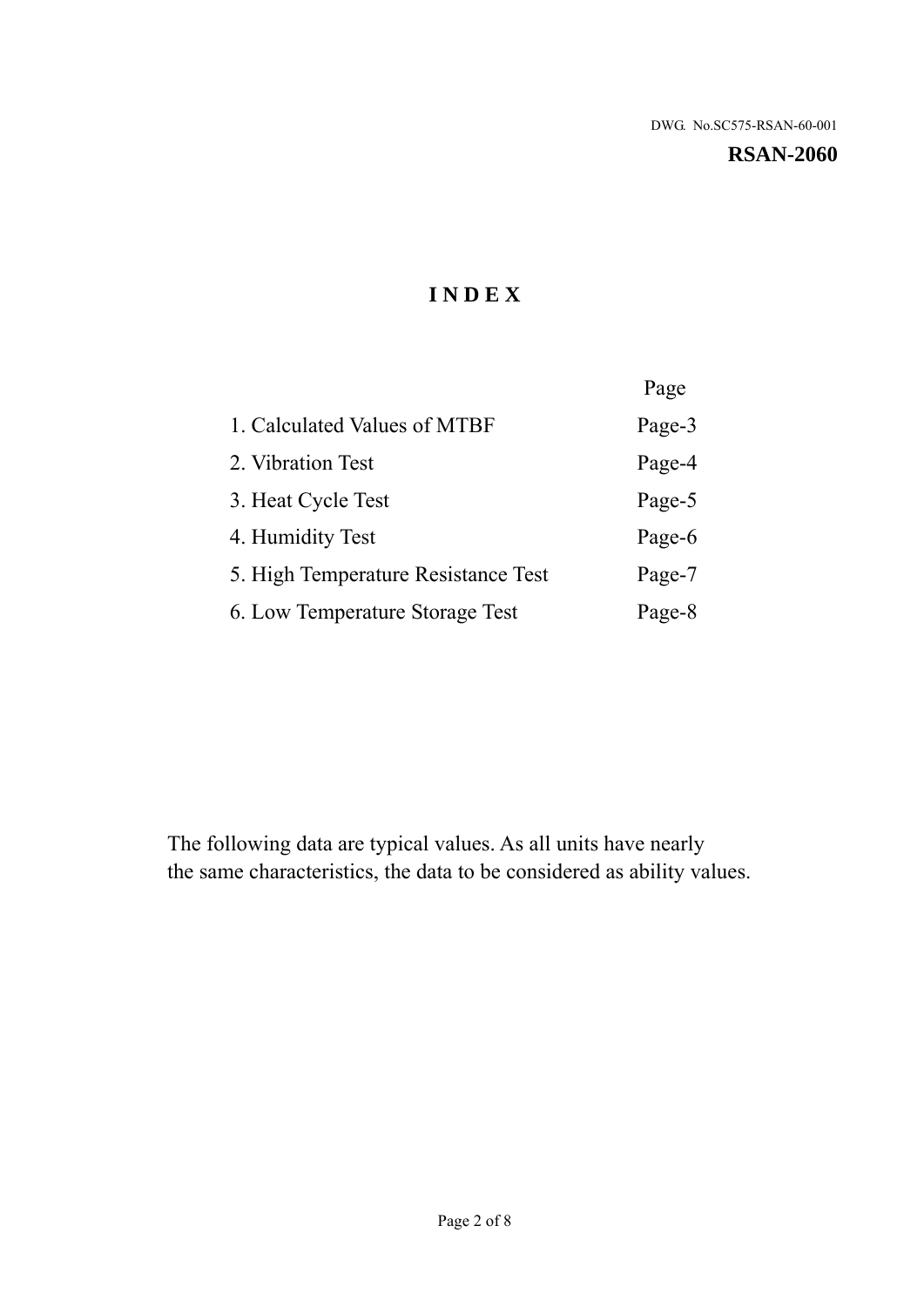### **RSAN-2060**

1. Calculated values of MTBF

MODEL : RSAN-2060

(1) Calculating Method

 Calculated based on parts stress reliability projection of MIL-HDBK-217F NOTICE2.

Individual failure rates  $\lambda$  G is given to each part and MTBF is calculated by the count of each part.

$$
MTBF = \frac{1}{\lambda_{\text{equip}}} = \frac{1}{\sum_{i=1}^{n} N_i (\lambda_G \pi_Q)_i} \times 10^6 \text{ (hours)}
$$

| $\lambda$ equip | : Total equipment failure rate (Failure / $10^6$ Hours)                   |
|-----------------|---------------------------------------------------------------------------|
| $\lambda$ G     | : Generic failure rate for the $\hbar$ generic part                       |
|                 | (Failure/ $10^6$ Hours)                                                   |
| Ni              | : Quantity of <i>i</i> th generic part                                    |
| N               | : Number of different generic part categories                             |
| $\pi Q$         | : Generic quality factor for the <i>i</i> th generic part ( $\pi Q = 1$ ) |
|                 |                                                                           |

- (2) MTBF Values
	- GF : Ground, Fixed

 $MTBF = 6,241,418$  (Hours)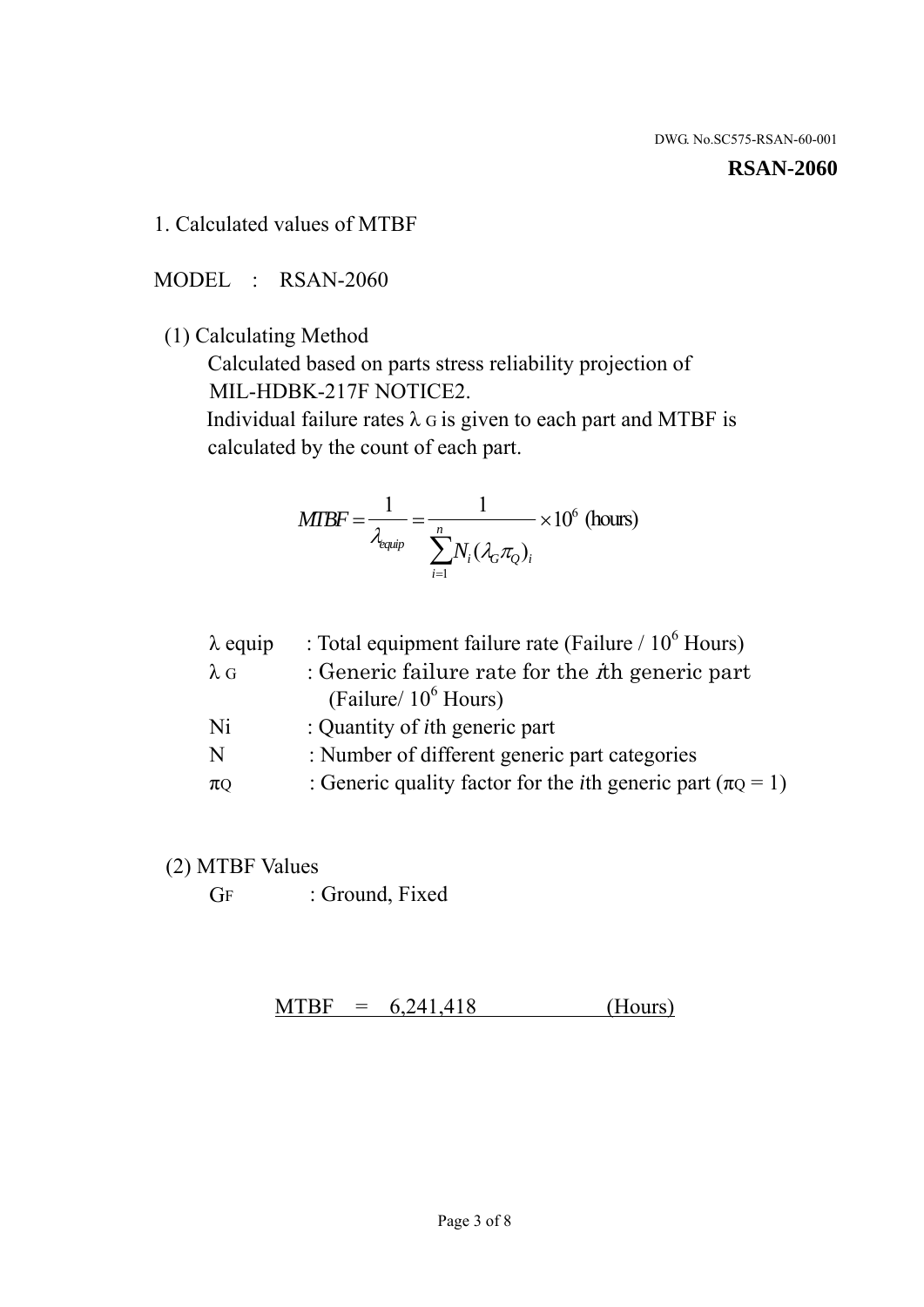### **RSAN-2060**

2. Vibration Test

## MODEL : RSAN-2060 (Representation Product : RSEN-2030)

- (1) Vibration Test Class Frequency Variable Endurance Test
- (2) Equipment Used Controller VS-1000-6, Vibrator 905-FN ( IMV CORP.)
- (3) The Number of D.U.T. (Device Under Test) 5 units
- (4) Test Condition
	- · Frequency : 10~55Hz
	- · Amplitude : 1.5mm, Sweep for 1 min.
	- · Dimension and times : X, Y and Z directions for 2 hours each.

# (5) Test Method

Fix the D.U.T. on the fitting-stage

# (6) Test Results

PASS

### Typical Sample Data

| . .                           |                                                         |           |                     |                     |
|-------------------------------|---------------------------------------------------------|-----------|---------------------|---------------------|
| Check item                    | Spec.                                                   |           | <b>Before Test</b>  | After Test          |
|                               | Differential Mode: 25dBmin.                             | $0.4$ MHz | 39.72               | 40.02               |
|                               |                                                         | 30 MHz    | 58.84               | 55.92               |
| Attenuation (dB)              | Common Mode: 25dBmin.                                   | 2 MHz     | 36.32               | 36.44               |
|                               |                                                         | 30 MHz    | 38.26               | 38.08               |
| Leakage Current (mA)          | Line1<br>$1mA$ max. $(250V, 60Hz)$<br>Line <sub>2</sub> |           | 0.42                | 0.41                |
|                               |                                                         |           | 0.43                | 0.42                |
| DC Resistance $(m\Omega)$     | $6m \Omega$ max.                                        |           | 3.84                | 3.72                |
| <b>Test Voltage</b>           | $L-L: 1768Vdc$ 60s.                                     |           | OK                  | OK.                 |
|                               | $L-E$ : 2500Vac 60s.                                    |           |                     |                     |
| Isolation Resistance ( $MQ$ ) | $100M \Omega$ min. (500Vdc 60s)                         |           | $4.1 \times 10^{6}$ | $4.3 \times 10^{6}$ |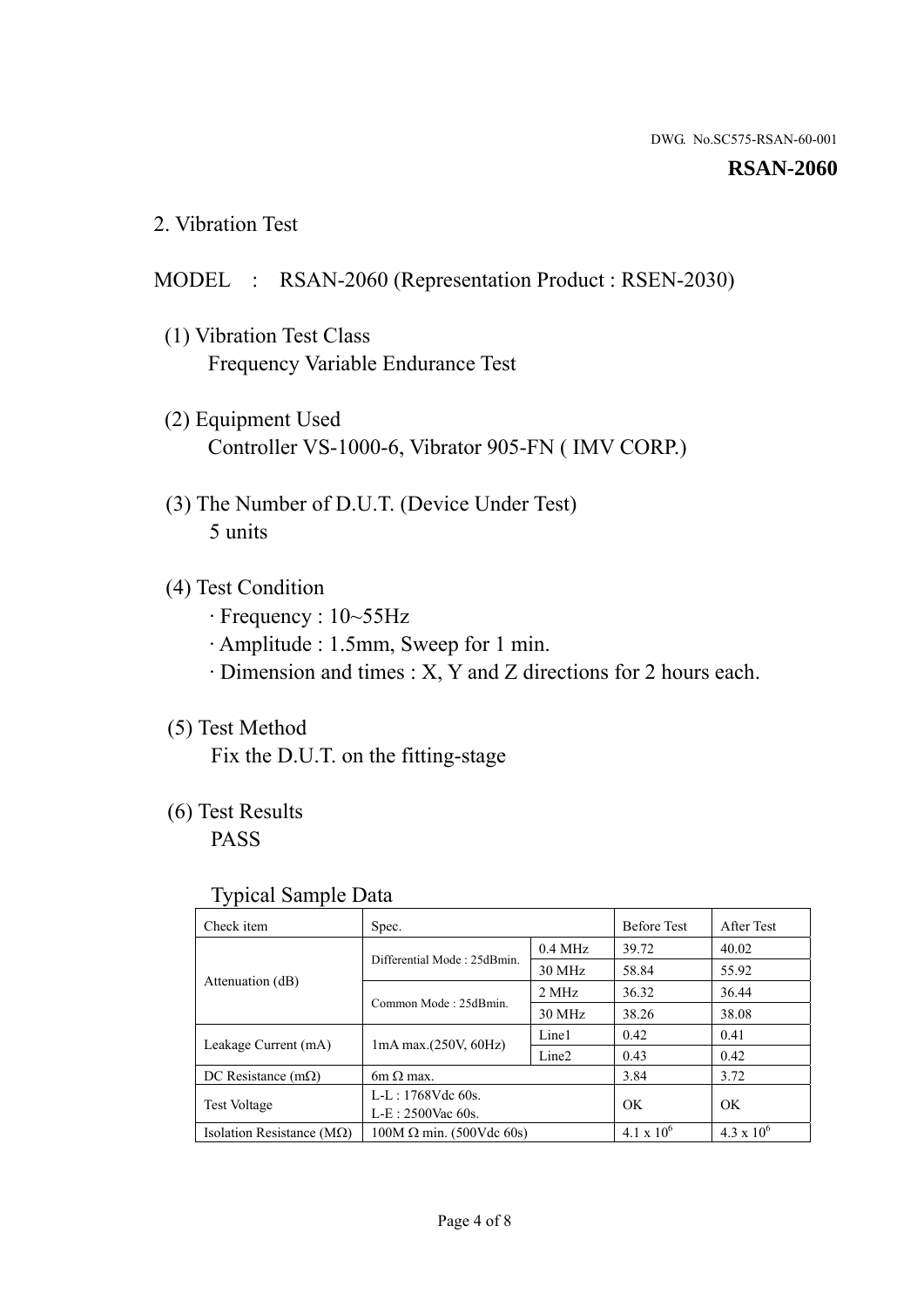1 cycle

30min.

3min.

30min.

3. Heat Cycle Test

# MODEL : RSAN-2060 (Representation Product : RSEN-2030)

- (1) Equipment Used TEMPERATURE CHAMBER TSA-71H-W (ESPEC CORP.)
- (2) The Number of D.U.T. (Device Under Test) 5 units
- (3) Test Conditions
	- · Ambient Temperature : -25~+85°C · Test Cycles : 100cycles
- (4) Test Method

 Before the test check if there is no abnormal characteristics and put the D.U.T. in the testing chamber. Then test it in the above cycles, After the test is completed leave it for 1 hour at room temperature and check it if there is no abnormal each characteristics.

 $+85$ °C

 $-25^{\circ}$ C

(5) Test Results

PASS

| <b>Typical Sample Data</b> |  |  |
|----------------------------|--|--|
|----------------------------|--|--|

| Check item                         | Spec.                           |                   | <b>Before Test</b> | <b>After Test</b> |
|------------------------------------|---------------------------------|-------------------|--------------------|-------------------|
|                                    | Differential Mode: 25dBmin.     | $0.4$ MHz         | 40.06              | 40.06             |
|                                    |                                 | 30 MHz            | 55.64              | 57.12             |
| Attenuation (dB)                   | Common Mode: 25dBmin.           | 2 MHz             | 35.40              | 36.74             |
|                                    |                                 | 30 MHz            | 37.70              | 37.36             |
| Leakage Current (mA)               | $1mA$ max. $(250V, 60Hz)$       | Line1             | 0.41               | 0.49              |
|                                    |                                 | Line <sub>2</sub> | 0.42               | 0.48              |
| DC Resistance $(m\Omega)$          | 6m $\Omega$ max.                |                   | 3.48               | 3.22              |
| Test Voltage                       | $L-L: 1768Vdc$ 60s.             |                   | OK.                | OK.               |
|                                    | $L-E: 2500$ Vac 60s.            |                   |                    |                   |
| Isolation Resistance ( $M\Omega$ ) | $100M \Omega$ min. (500Vdc 60s) |                   | $9.5 \times 10^5$  | $9.4 \times 10^5$ |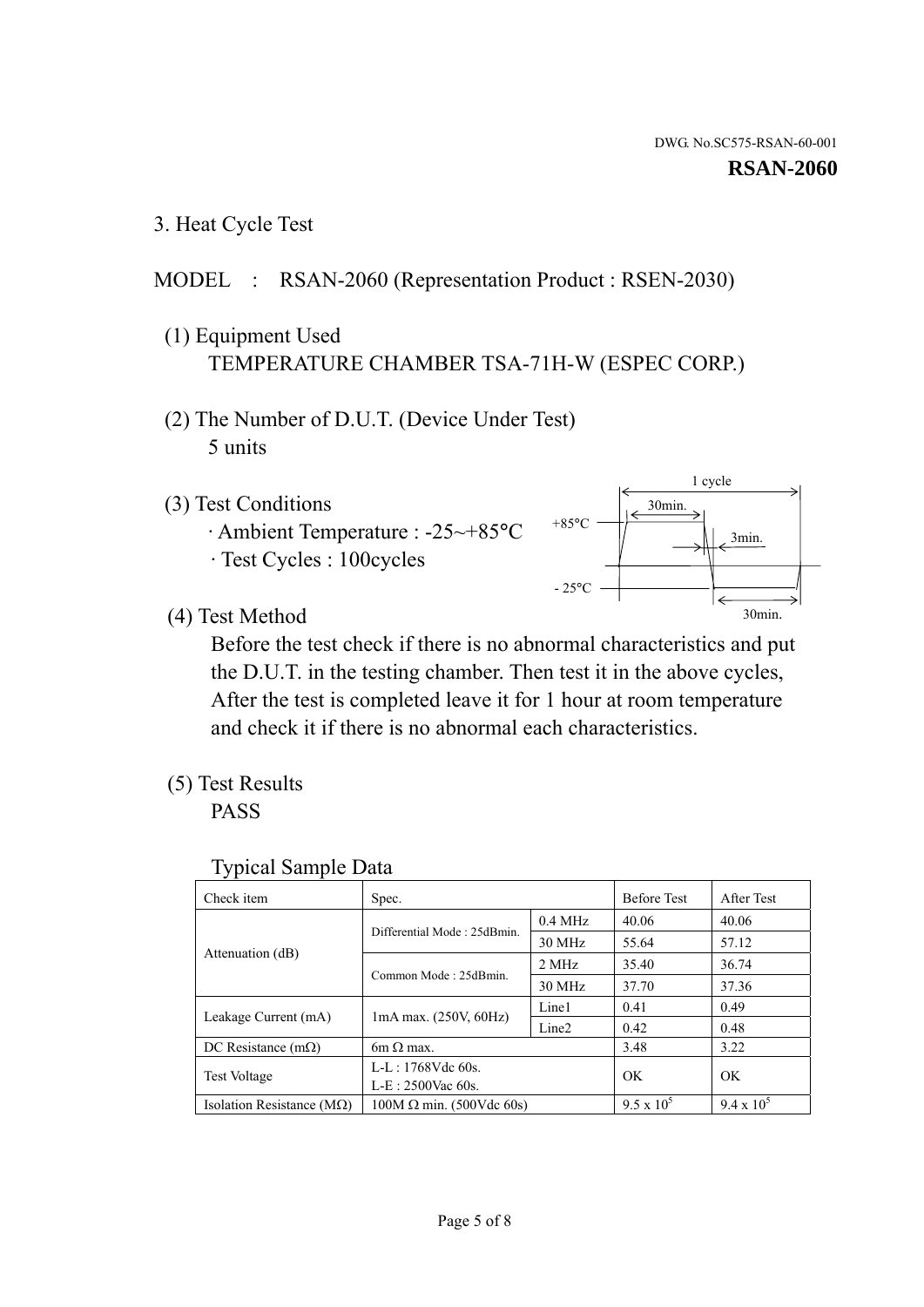4. Humidity Test

# MODEL : RSAN-2060 (Representation Product : RSEN-2030)

- (1) Equipment Used TEMP. & HUMID. CHAMBER PR-4KT (ESPEC CORP.)
- (2) The Number of D.U.T. (Device Under Test) 5 units

# (3) Test Conditions

- · Ambient Temperature : +40°C
- · Test Time : 500 hours
- · Ambient Humidity : 90~95% RH No Dewdrop

# (4) Test Method

 Before the test check if there is no abnormal characteristics and put the D.U.T. in the testing chamber. Then test it in the above conditions. After the test is completed leave it for 1 hour at room temperature and check it if there is no abnormal each characteristics.

# (5) Test Results

PASS

| . .                                |                                 |                   |                     |                     |
|------------------------------------|---------------------------------|-------------------|---------------------|---------------------|
| Check item                         | Spec.                           |                   | <b>Before Test</b>  | After Test          |
|                                    | Differential Mode: 25dBmin.     | $0.4$ MHz         | 40.92               | 39.42               |
|                                    |                                 | 30 MHz            | 57.38               | 55.62               |
| Attenuation (dB)                   | Common Mode: 25dBmin.           | 2 MHz             | 36.16               | 36.22               |
|                                    |                                 | 30 MHz            | 37.34               | 37.92               |
| Leakage Current (mA)               | $1mA$ max. $(250V, 60Hz)$       | Line1             | 0.42                | 0.41                |
|                                    |                                 | Line <sub>2</sub> | 0.42                | 0.43                |
| DC Resistance $(m\Omega)$          | 6m $\Omega$ max.                |                   | 3.62                | 3.58                |
| <b>Test Voltage</b>                | $L-L: 1768Vdc$ 60s.             |                   | OK                  | OK                  |
|                                    | $L-E: 2500$ Vac 60s.            |                   |                     |                     |
| Isolation Resistance ( $M\Omega$ ) | $100M \Omega$ min. (500Vdc 60s) |                   | $3.6 \times 10^{6}$ | $4.5 \times 10^{6}$ |

### Typical Sample Data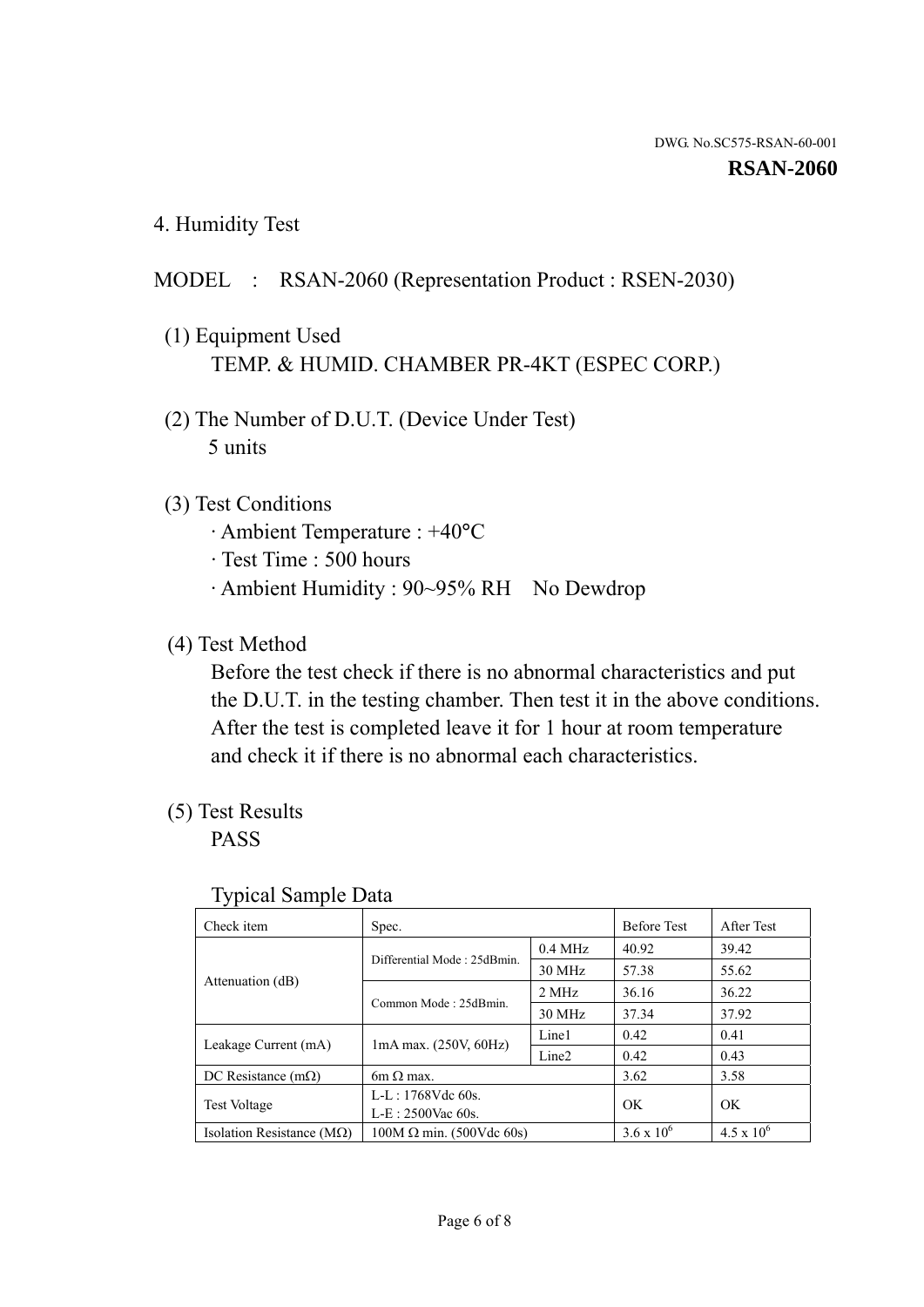5. High Temperature Resistance Test

## MODEL : RSAN-2060 (Representation Product : RSEN-2060)

- (1) Equipment Used TEMPERATURE CHAMBER PHH-300 ( ESPEC CORP.)
- (2) The Number of D.U.T. (Device Under Test) 5 units
- (3) Test Conditions
	- · Ambient Temperature : +55°C
	- · Test Time : 500 hours
	- · Operating : DC 60A
- (4) Test Method

 Before the test check if there is no abnormal characteristics and put the D.U.T. in the testing chamber. Then test it in the above conditions. After the test is completed leave it for 1 hour at room temperature and check it if there is no abnormal each characteristics.

(5) Test Results

PASS

| ╯┸                                 |                                                         |           |                     |                     |
|------------------------------------|---------------------------------------------------------|-----------|---------------------|---------------------|
| Check item                         | Spec.                                                   |           | <b>Before Test</b>  | After Test          |
|                                    | Differential Mode: 25dBmin.                             | $0.2$ MHz | 57.86               | 58.52               |
|                                    |                                                         | 30 MHz    | 52.04               | 51.94               |
| Attenuation (dB)                   | Common Mode: 25dBmin.                                   | 2 MHz     | 35.90               | 36.04               |
|                                    |                                                         | 30 MHz    | 26.60               | 27.62               |
| Leakage Current (mA)               | Line1<br>$1mA$ max. $(250V, 60Hz)$<br>Line <sub>2</sub> |           | 0.45                | 0.46                |
|                                    |                                                         |           | 0.46                | 0.46                |
| DC Resistance $(m\Omega)$          | $3m \Omega$ max.                                        |           | 2.22                | 2.24                |
| <b>Test Voltage</b>                | $L-L: 1768Vdc$ 60s.                                     |           | OK                  | OK                  |
|                                    | $L-E: 2500$ Vac 60s.                                    |           |                     |                     |
| Isolation Resistance ( $M\Omega$ ) | $100M \Omega$ min. (500Vdc 60s)                         |           | $4.1 \times 10^{6}$ | $4.6 \times 10^{6}$ |

### Typical Sample Data